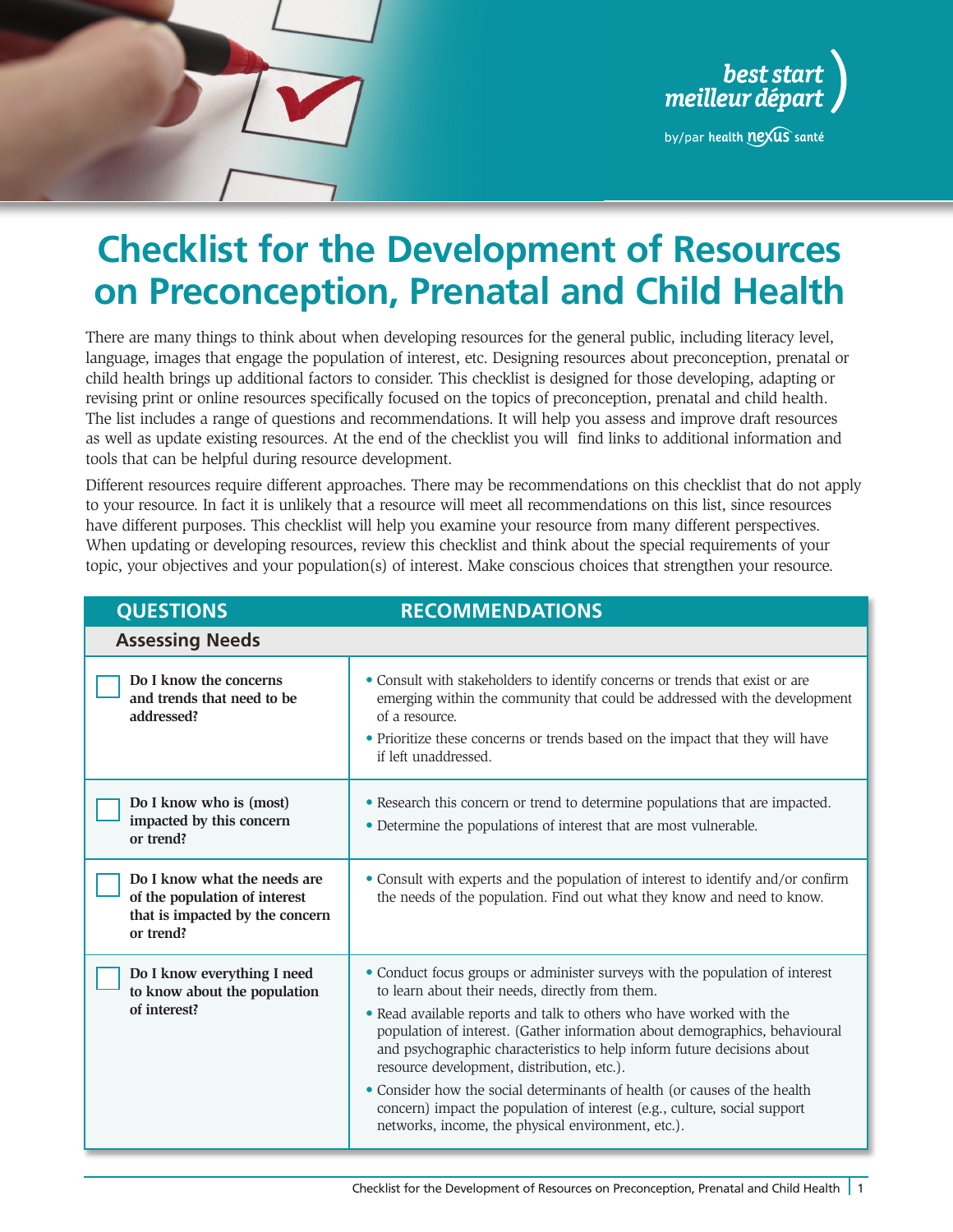| <b>QUESTIONS</b>                                                                                                                               | <b>RECOMMENDATIONS</b>                                                                                                                                                                                                                                                                                                                                                                                                                                                                                                                                                                                       |
|------------------------------------------------------------------------------------------------------------------------------------------------|--------------------------------------------------------------------------------------------------------------------------------------------------------------------------------------------------------------------------------------------------------------------------------------------------------------------------------------------------------------------------------------------------------------------------------------------------------------------------------------------------------------------------------------------------------------------------------------------------------------|
| <b>Assessing Needs (cont.)</b>                                                                                                                 |                                                                                                                                                                                                                                                                                                                                                                                                                                                                                                                                                                                                              |
| Do I know what the best<br>intervention or mix of<br>interventions are to address<br>this concern or trend with<br>the population of interest? | • Ask yourself, the population of interest and stakeholders what is the best<br>way to meet the needs of the population of interest as it relates to the<br>concern or trend (e.g., develop a resource or policy, provide direct service,<br>offer training, etc.).<br>• Consider the type of resource (e.g., website, App, Facebook page, video,<br>brochure, poster, training program, etc.) that would be most useful if you<br>decide to develop a resource. Think about how accessible the resource<br>would be to the population of interest and consider a mix of different<br>resources if feasible. |
| Do I know what resources<br>currently exist?                                                                                                   | • Conduct an environmental scan to determine what resources exist that<br>address the identified need.<br>- Do an Internet search for related resources.<br>- Put a note on the Best Start Resource Centre listservs and contact<br>other Ontario health promotion resource centres to ask if anyone<br>has a resource on the topic or if they have implemented other<br>strategies to address this need.<br>• Determine if one of the resources or strategies meets the needs of the<br>population of interest or if it can be adapted to meet their needs.                                                 |

| <b>Planning</b>                                                                                          |                                                                                                                                                                                                                                                                                                                                                                                                                                                                                             |
|----------------------------------------------------------------------------------------------------------|---------------------------------------------------------------------------------------------------------------------------------------------------------------------------------------------------------------------------------------------------------------------------------------------------------------------------------------------------------------------------------------------------------------------------------------------------------------------------------------------|
| Do I have clear objectives<br>for a resource?                                                            | • Consider what you want to accomplish.<br>• Develop objectives that are SMART - specific, measurable, attainable,<br>realistic and time-limited.<br>• Refer back to the objectives of the resource throughout the development process.                                                                                                                                                                                                                                                     |
| Do I have enough money and<br>time to develop the resource<br>and manage this project?                   | • Plan ahead and prepare a budget and timeline that includes writing,<br>expert review, review by the target population, editing, layout and design,<br>images, printing or development, delivery or hosting and maintenance,<br>and promotion.<br>• Consider lower-cost options if necessary, such as black and white instead<br>of colour layout, photocopying instead of printing, use of personal photos<br>instead of purchased images, online instead of hardcopy, social media, etc. |
| Do I have the necessary skill<br>set and expertise to develop<br>the resource and manage the<br>project? | • Consider the activities involved in developing the resource and managing<br>the project, and determine what supports you'll need to do this successfully.<br>• Engage project partners and/or consultants as required to get the expertise<br>you need. Experts can support advisory committees, reviews, pilot tests, etc.                                                                                                                                                               |

| <b>Planning - Evaluation</b>                  |                                                                                                                                                                                                                                                    |
|-----------------------------------------------|----------------------------------------------------------------------------------------------------------------------------------------------------------------------------------------------------------------------------------------------------|
| Do I have a plan to evaluate<br>the resource? | • Determine how you will evaluate the resource.<br>• Design an evaluation plan at the outset and include a budget and timeline<br>for the evaluation activities.<br>• Ensure the plan considers ethical approvals as this step can take some time. |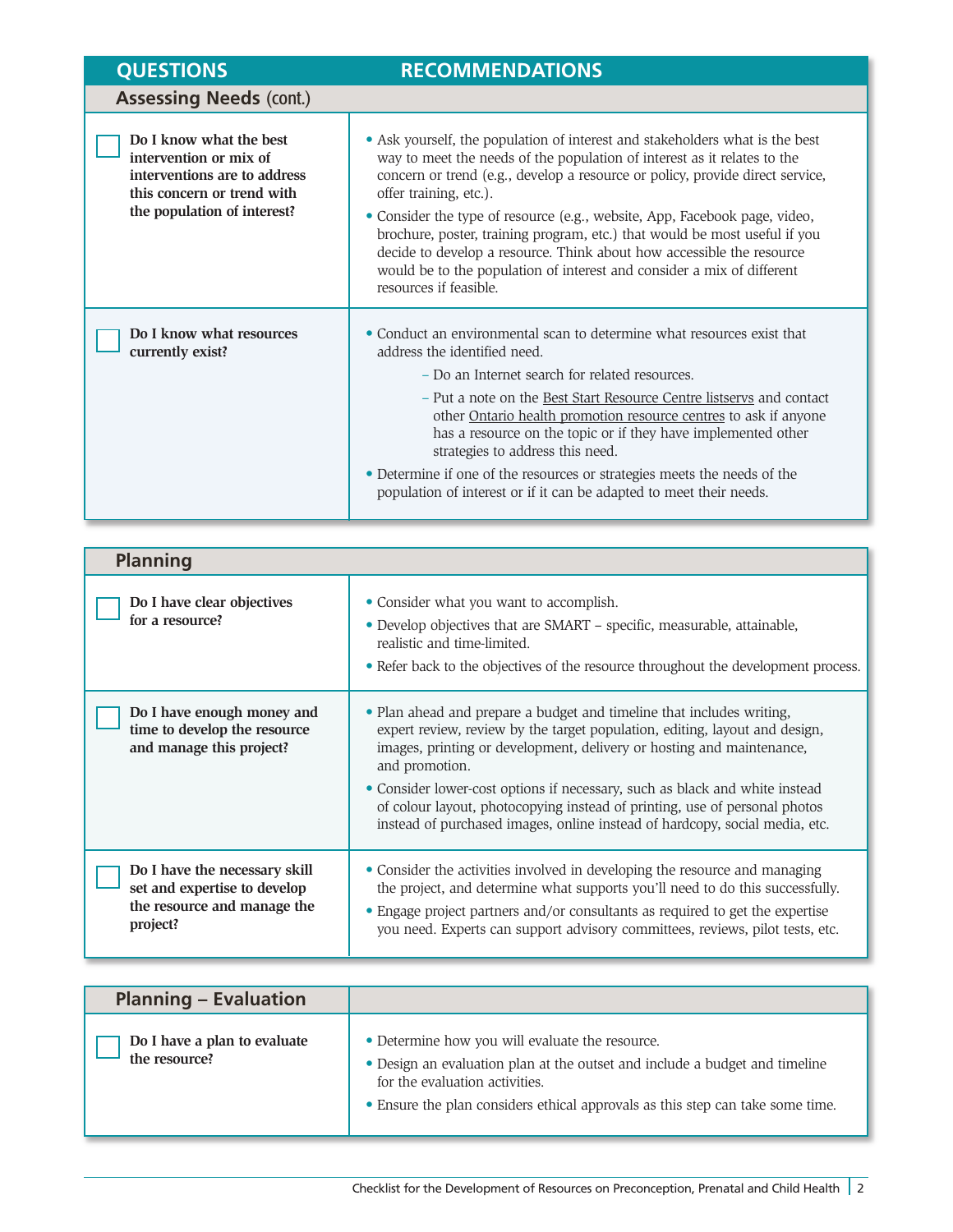| <b>QUESTIONS</b>                                                                                                  | <b>RECOMMENDATIONS</b>                                                                                                                                                                                                                                                                                                                                                                                                                                                                                                                                         |
|-------------------------------------------------------------------------------------------------------------------|----------------------------------------------------------------------------------------------------------------------------------------------------------------------------------------------------------------------------------------------------------------------------------------------------------------------------------------------------------------------------------------------------------------------------------------------------------------------------------------------------------------------------------------------------------------|
| <b>Planning - Credibility</b>                                                                                     |                                                                                                                                                                                                                                                                                                                                                                                                                                                                                                                                                                |
| Is the resource seen as a<br>credible source of information?                                                      | • Ensure the resource content is accurate and consistent with evidence and<br>best practice.<br>• Document references and acknowledge the original authors.<br>• Involve credible partners in the development process and consider<br>including brief information about their involvement and/or their logo<br>(with permission) as part of an acknowledgement statement.<br>• Include the date of publication so the user knows that the information<br>is current.<br>• Include contact information so the user can follow up with questions<br>or feedback. |
| Have I considered the impact<br>of sponsorship and/or product<br>placement on the credibility<br>of the resource? | • Consider the impact (positive or negative) a sponsor/funder will have on<br>your credibility with the population of interest.<br>• Consider the positive and negative consequences of using a specific brand,<br>by name or image. If you use a brand name ensure you have appropriate<br>permissions.<br>• Comply with the International Code of Marketing of Breastmilk Substitutes<br>and subsequent World Health Assembly Resolutions.                                                                                                                   |

| <b>Planning - Messages</b>                                                             |                                                                                                                                                                                                                                                                                                                                                                                                                                                                                                                                                                                                                                                                                                                                                                                                                                                                          |
|----------------------------------------------------------------------------------------|--------------------------------------------------------------------------------------------------------------------------------------------------------------------------------------------------------------------------------------------------------------------------------------------------------------------------------------------------------------------------------------------------------------------------------------------------------------------------------------------------------------------------------------------------------------------------------------------------------------------------------------------------------------------------------------------------------------------------------------------------------------------------------------------------------------------------------------------------------------------------|
| Did I choose the right health<br>promotion messages for the<br>population of interest? | • Develop messages that support the objectives of the resource.<br>• Include information about how the population of interest is affected by<br>the concern or trend and the risks of not doing anything.<br>• Identify what change is needed and provide concrete ideas on how to<br>make the change. Include options that are no cost, low cost or that can<br>save money.<br>• Recognize that people will be at various levels of readiness to change and<br>acknowledge that change may be hard for some. Encourage even small<br>steps in the right direction and provide information about where to find<br>help. Include harm reduction approaches where appropriate.<br>· Use positive language such as, "If you stop smoking, your baby will be<br>healthier. Smoking can lead to small unhealthy babies."<br>• Avoid using judgmental terms like "You should". |
| Is the length of the health<br>promotion message appropriate<br>for the resource type? | • Ensure health promotion messages are appropriate for the type of resource<br>you want to use.<br>- For a billboard, consider using one short key phrase, and a url<br>or phone number for additional information.<br>- For a newspaper ad, display or poster, use a short key phrase,<br>and a url, QR code or phone number for additional information.<br>- For a Facebook post, draft a compelling call to action message<br>with a maximum of 420 characters. Include a web link, photo<br>or video with the message.<br>- For Twitter, draft a message or 'tweet' with a maximum of<br>140 characters.                                                                                                                                                                                                                                                             |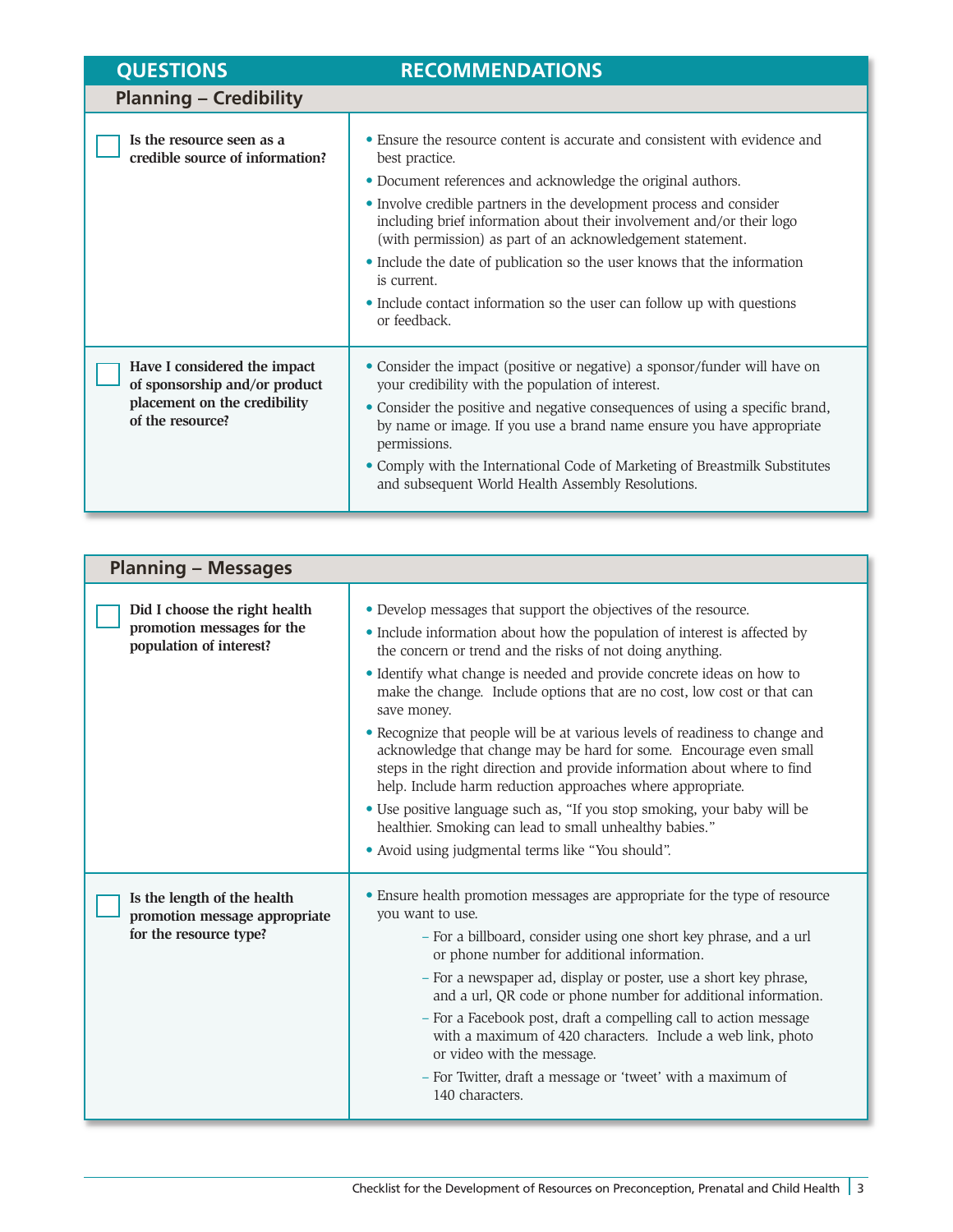| <b>QUESTIONS</b>                                                                                                        | <b>RECOMMENDATIONS</b>                                                                                                                                                                                                                                                                                                            |
|-------------------------------------------------------------------------------------------------------------------------|-----------------------------------------------------------------------------------------------------------------------------------------------------------------------------------------------------------------------------------------------------------------------------------------------------------------------------------|
| <b>Planning – Referrals</b>                                                                                             |                                                                                                                                                                                                                                                                                                                                   |
| Did I link the population of<br>interest to appropriate sources<br>of additional information,<br>supports and services? | • Provide a list or links to additional information, supports and services.<br>• Choose one phone number or url if possible, that will link the population<br>of interest to a range of services and information.<br>• Encourage the population of interest to get support from friends and<br>extended family where appropriate. |

| <b>Planning - Breastfeeding</b>                 |                                                                                                                                                                                                                                                                                                     |
|-------------------------------------------------|-----------------------------------------------------------------------------------------------------------------------------------------------------------------------------------------------------------------------------------------------------------------------------------------------------|
| Is the resource supportive<br>of breastfeeding? | • Show images of women breastfeeding. Include women of different ages,<br>cultures, economic status, and lifestyles. Also include images of newborns,<br>older babies, and toddlers breastfeeding. Check with a Lactation Consultant<br>to ensure visuals of latches and positions are appropriate. |
|                                                 | • Use words that empower women to breastfeed. Do not present breastfeeding<br>as difficult, rule laden or medicalized.                                                                                                                                                                              |
|                                                 | • Refer to breastfeeding as normal. Keep breastfeeding the standard.                                                                                                                                                                                                                                |
|                                                 | • Include information about the importance of breastfeeding and/or the risks<br>of formula feeding, as opposed to the benefits of breastfeeding. Avoid making<br>breastfeeding/breastmilk sound equivalent to formula/formula feeding.                                                              |
|                                                 | • Include key messages that are consistent with the Baby-Friendly Initiative<br>(BFI) Integrated 10 Step Practice Outcome Indicators for Hospitals and<br>Community Health Services (Breastfeeding Committee for Canada).<br>Examples include:                                                      |
|                                                 | - Exclusive breastfeeding for 6 months.                                                                                                                                                                                                                                                             |
|                                                 | - Continued breastfeeding up to age 2 years and beyond.                                                                                                                                                                                                                                             |
|                                                 | - Mother-baby togetherness.                                                                                                                                                                                                                                                                         |
|                                                 | - Cue-based feeding.                                                                                                                                                                                                                                                                                |
|                                                 | - Hand expression.                                                                                                                                                                                                                                                                                  |
|                                                 | - Skin-to-skin.                                                                                                                                                                                                                                                                                     |
|                                                 | - Informed decision making.                                                                                                                                                                                                                                                                         |
|                                                 | - Mother-to-mother support groups.                                                                                                                                                                                                                                                                  |
|                                                 | • Comply with the International Code of Marketing of Breastmilk Substitutes<br>and subsequent World Health Assembly Resolutions.                                                                                                                                                                    |
|                                                 | • Keep information about the preparation, use and storage of infant formula<br>separate from information about breastfeeding and use only on a 1:1 basis<br>with parents.                                                                                                                           |
|                                                 | • Avoid images of infant formula, bottles, nipples or pacifiers.                                                                                                                                                                                                                                    |
|                                                 | • Consider including information about mothers' rights to breastfeed in public<br>places and to be accommodated in the workplace.                                                                                                                                                                   |
|                                                 | • Include details about where to get information and support.                                                                                                                                                                                                                                       |
|                                                 |                                                                                                                                                                                                                                                                                                     |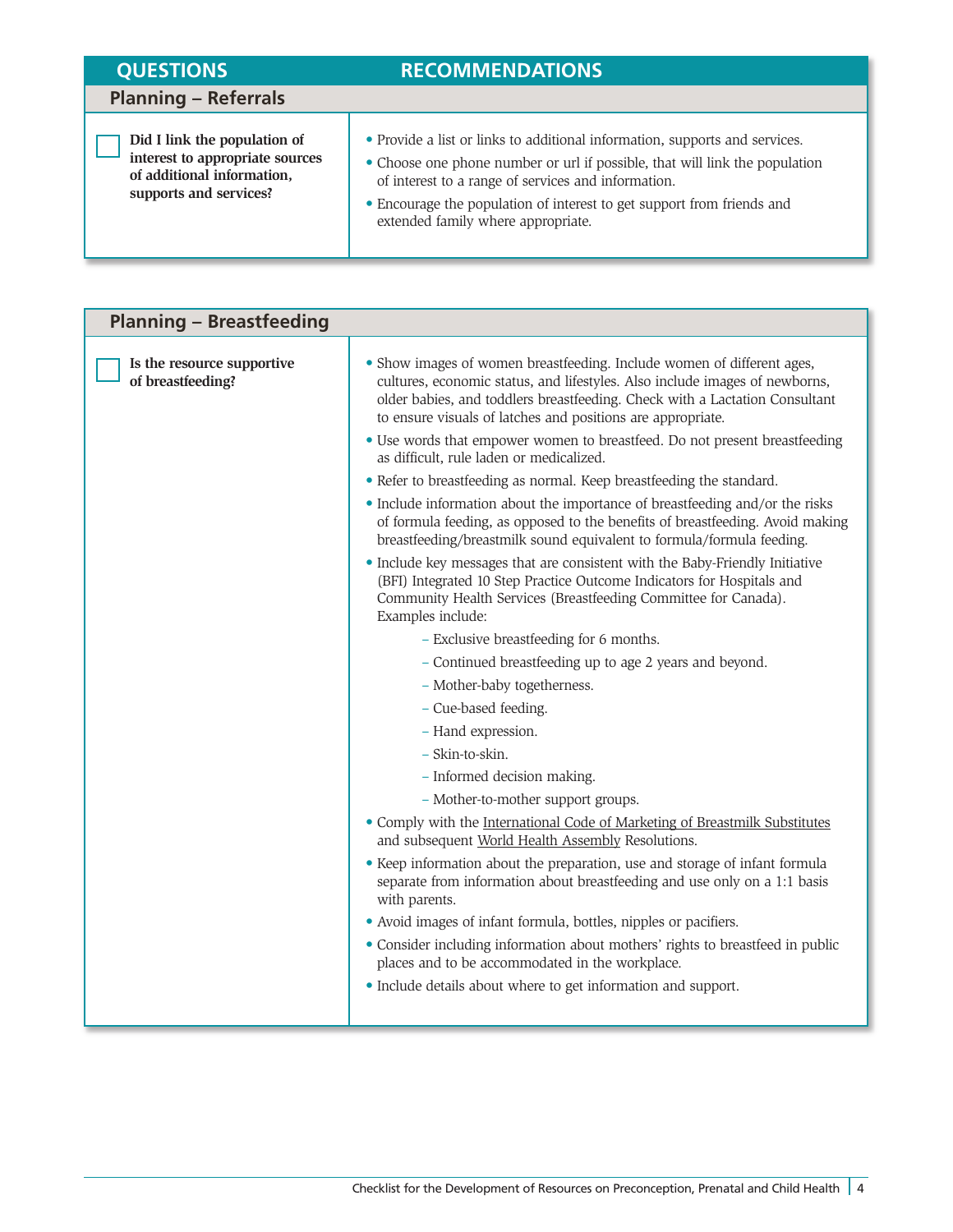| <b>QUESTIONS</b>                                             | <b>RECOMMENDATIONS</b>                                                                                                                                                                                                                                                                                  |
|--------------------------------------------------------------|---------------------------------------------------------------------------------------------------------------------------------------------------------------------------------------------------------------------------------------------------------------------------------------------------------|
|                                                              | Planning - Support Networks (fathers, partners, grandparents and other support people)                                                                                                                                                                                                                  |
| Is the resource inclusive<br>of fathers?                     | • Include information that is relevant to the role of fathers. Men want<br>information that is directly relevant to their role, and prefer resources that<br>are specifically designed for fathers.<br>• Include images of fathers.                                                                     |
| Is the resource inclusive of<br>different types of families? | • Consider the diversity of family composition (e.g., lone-parent, opposite-sex<br>parents, same-sex parents, foster parents, blended family, grandparent-led<br>family, etc.).<br>• Include content and images that reflect the diversity of family composition<br>amongst the population of interest. |

–

| <b>Planning - Images</b>                                                                                            |                                                                                                                                                                                                                                                                                                                                                                                                                 |
|---------------------------------------------------------------------------------------------------------------------|-----------------------------------------------------------------------------------------------------------------------------------------------------------------------------------------------------------------------------------------------------------------------------------------------------------------------------------------------------------------------------------------------------------------|
| Do the images reflect the<br>population of interest?                                                                | • Ensure images reflect the population of interest and the diversity that<br>exists within that population. Diversity can include family structure, age,<br>race, sex, gender, culture, sexuality, weight, ability/disability, etc.                                                                                                                                                                             |
| Will the population of interest<br>be comfortable with the images<br>I have chosen?                                 | • Choose images that will attract and not offend or alienate the population<br>of interest. Ask the project advisory committee and/or the population of<br>interest for guidance if needed.<br>• Use images that do not include a large amount of exposed skin, when<br>possible. For example, photographs of unclothed pregnant women can<br>make some people uncomfortable or can be culturally unacceptable. |
| Are the resource images<br>respectful of women?                                                                     | • Avoid segmentation of women, for example, images of headless pregnant<br>women.<br>• Avoid images that ridicule, shame and blame.                                                                                                                                                                                                                                                                             |
| Do the images portray<br>positive health behaviours?                                                                | • Choose images of people making positive choices such as a woman eating<br>foods high in folate or taking a prenatal multivitamin containing folic acid.<br>• Avoid images showing negative health behaviours such as a pregnant<br>woman drinking alcohol or smoking.<br>• Include images showing support from friends, extended family and<br>community services, where appropriate.                         |
| Did I ensure that images<br>depict toys and equipment<br>that are safe and appropriate<br>for infants and children? | • Ensure images that include children's toys and equipment portray items<br>that are both safe and age-appropriate for the child depicted. Refer to the<br>Industry Guide to Health Canada's Safety Requirements for Children's Toys<br>and Related Products, 2012.                                                                                                                                             |
| Do I have permission to use<br>the images I have chosen?                                                            | • Ensure that you have permission to use selected images. Depending on the<br>source of the photo, you may need permission from the person/company<br>who did the artwork, took the photo or owns the rights to it, as well as<br>from the people in the photo.<br>• Keep all permissions on file.                                                                                                              |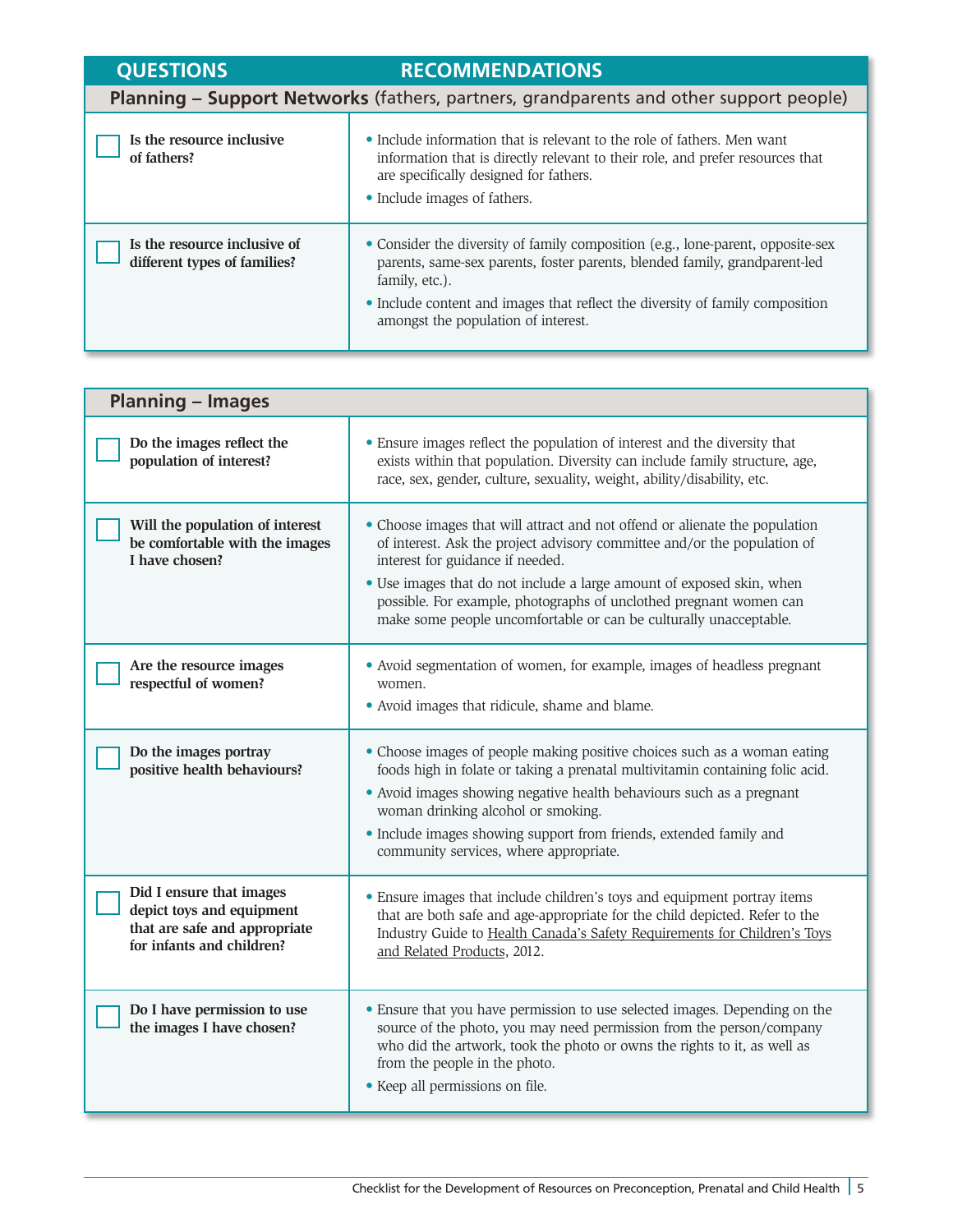| <b>QUESTIONS</b>                                            | <b>RECOMMENDATIONS</b>                                                                                                                                                                                                                                                                                                                                                                                                                                                                         |
|-------------------------------------------------------------|------------------------------------------------------------------------------------------------------------------------------------------------------------------------------------------------------------------------------------------------------------------------------------------------------------------------------------------------------------------------------------------------------------------------------------------------------------------------------------------------|
| <b>Planning - Tone</b>                                      |                                                                                                                                                                                                                                                                                                                                                                                                                                                                                                |
| Did I use the right tone for<br>the population of interest? | • Choose a tone that the population of interest will respond to. The tone<br>could be emotional, educational, light or heavy.<br>• Show respect, understanding, compassion and hope for the population<br>of interest.<br>• Use humor carefully. What may sound funny to you could offend or<br>confuse the population of interest.<br>• Use language that supports normal birth, such as using 'birth' as opposed<br>to 'delivery,' 'caesarean birth' as opposed to 'caesarean section,' etc. |

| <b>Planning - Accessibility</b>                            |                                                                                                                                                                                                                                                                                                    |
|------------------------------------------------------------|----------------------------------------------------------------------------------------------------------------------------------------------------------------------------------------------------------------------------------------------------------------------------------------------------|
| Is the resource accessible to<br>people with disabilities? | • Take steps to make your print and web resources accessible to people with<br>disabilities and ensure you are in compliance with the Ontario Accessibility<br>Standards. Consider colour contrast; font colour, style, size and heaviness;<br>margins and columns; paper finish and clean design. |

| <b>Planning - Health Equity</b>                                                                             |                                                                                                                                                                                                                                                                                                                                                                                                                                                                                                   |
|-------------------------------------------------------------------------------------------------------------|---------------------------------------------------------------------------------------------------------------------------------------------------------------------------------------------------------------------------------------------------------------------------------------------------------------------------------------------------------------------------------------------------------------------------------------------------------------------------------------------------|
| Does the resource have a<br>negative impact on the<br>population of interest?                               | • Conduct a Health Equity Impact Assessment to identify potential unintended<br>negative consequences that may occur as a result of the resource and<br>implement strategies to mitigate these consequences.                                                                                                                                                                                                                                                                                      |
| Will a sub-group within the<br>population of interest be<br>impacted by the resource in<br>a different way? | • Determine if there are specific sub-groups within the population of interest<br>that have different needs. For example, First Nations people that live<br>off-reserve may have different needs than those who live on-reserve.                                                                                                                                                                                                                                                                  |
| Does the resource include<br>options that are suitable for<br>different income levels?                      | • Consider options that are suitable for different income levels, such as<br>options that are no cost, low cost or that can save money.<br>· Include information about 'free' services such as food banks or legal aid,<br>where appropriate.                                                                                                                                                                                                                                                     |
| Is the resource content at an<br>appropriate literacy level for<br>the population of interest?              | • Ensure that the resource content is an appropriate literacy level for the<br>population of interest.<br>• Use clear and concise language, and short sentences.<br>• Test the text using literacy tools (e.g., Microsoft Word, Readability<br>statistics.) A grade 5-8 reading level is appropriate for most resources<br>designed for the general public.<br>• Include images that complement the written messages.                                                                             |
| Should the resource be<br>produced/adapted into<br>other languages?                                         | • Consider producing the resource in languages that are spoken/read by<br>the population of interest.<br>• Do more than translate. Adapt the resource or create a new one in<br>consultation with the population of interest. Different populations have<br>different learning needs, and meeting these needs may require changes<br>in text, images, design and key messages.<br>• Ensure that the literacy level of the population of interest is accounted<br>for when translating a resource. |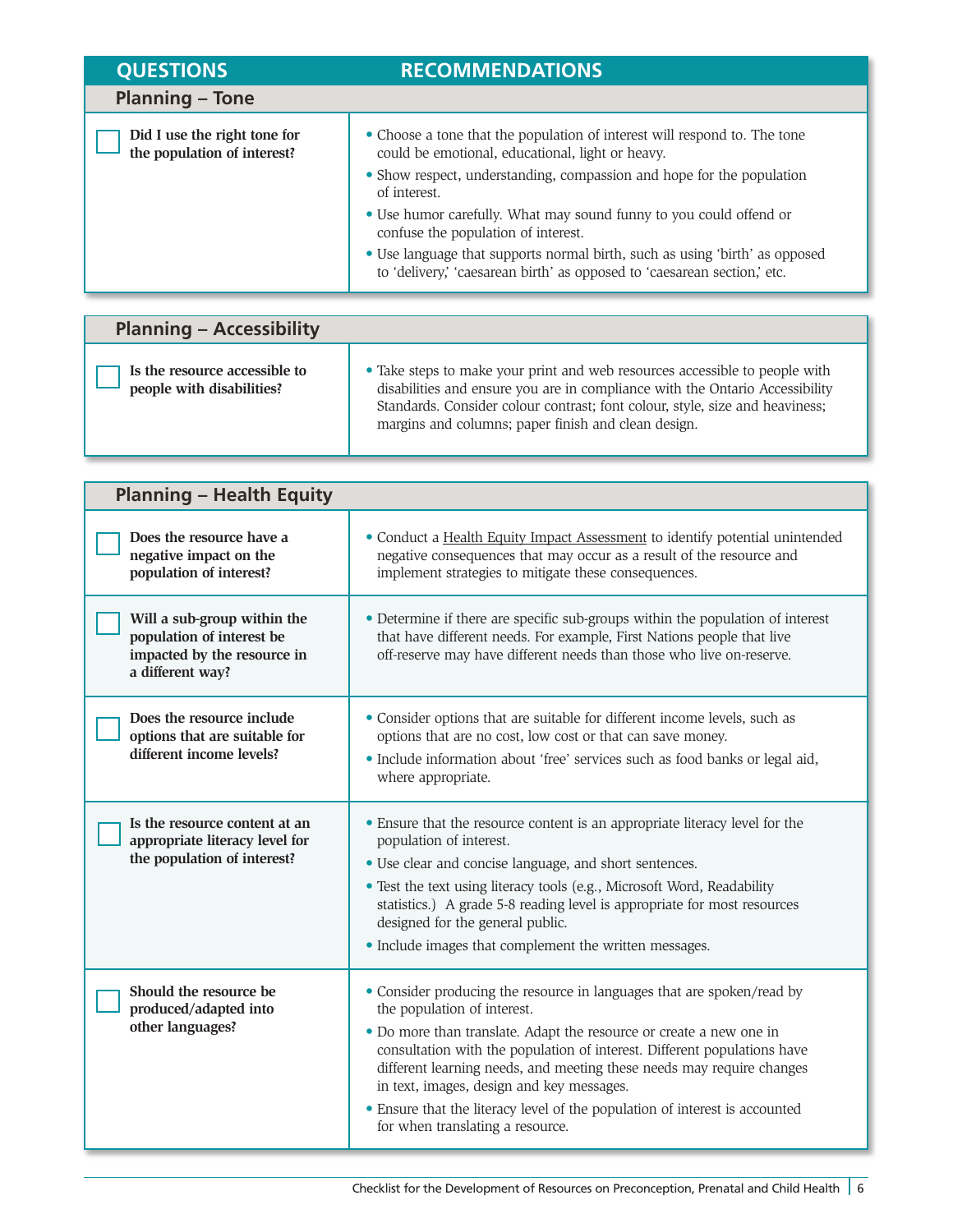| <b>QUESTIONS</b>                                            | <b>RECOMMENDATIONS</b>                                                                                                                                                                                                                                                                                                                                                          |
|-------------------------------------------------------------|---------------------------------------------------------------------------------------------------------------------------------------------------------------------------------------------------------------------------------------------------------------------------------------------------------------------------------------------------------------------------------|
| <b>Testing</b>                                              |                                                                                                                                                                                                                                                                                                                                                                                 |
| Did I test the resource with<br>experts in this field?      | • Ask colleagues, content experts and experts in resource development for<br>feedback on the resource.<br>• Keep all input from expert reviewers on file.                                                                                                                                                                                                                       |
| Did I test the resource with<br>the population of interest? | • Ask the population of interest what they think of the resource, and how it<br>could be improved. Ask specifically about content, images, layout, design<br>and whether or not the objectives of the resource were met.<br>• Ensure you ask clear, simple questions that are open-ended and neutral.<br>• Summarize input from the population of interest and keep it on file. |

| <b>Promoting</b>                                              |                                                                                                                                                                                                                                                                                                                                                                                                                                                                                                                                                                                                                                           |
|---------------------------------------------------------------|-------------------------------------------------------------------------------------------------------------------------------------------------------------------------------------------------------------------------------------------------------------------------------------------------------------------------------------------------------------------------------------------------------------------------------------------------------------------------------------------------------------------------------------------------------------------------------------------------------------------------------------------|
| Do I have a plan to promote<br>the resource?                  | • Determine how the population of interest will learn about and access the<br>resource, and develop a promotional plan to reflect this. A promotional plan<br>could include advertising (e.g., public service announcement, billboard, etc.)<br>marketing material (e.g., posters, newsletters, flyers, etc.) and promotional<br>activities (e.g., taking part in local health fairs, conferences, etc.).<br>• Develop promotional messages for the intended audience (e.g., service<br>providers, end users, etc.).<br>• Promote the resource to service providers through listservs, networks,<br>conferences, events and social media. |
| Does my plan to promote the<br>resource include social media? | • Consider including social media strategies as part of your plan to promote<br>the resource.<br>• Determine which social media applications the intended audience accesses<br>(e.g., Twitter, Facebook, LinkedIn, text, etc.) and develop appropriate<br>messages for that application. See the Use of Social Media in Prenatal & Early<br>Childhood Services and CDC's Guide to Writing for Social Media for support.                                                                                                                                                                                                                   |

| <b>Disseminating</b>                   |                                                                                                                                                                                                                                                                                                                                                                                                      |
|----------------------------------------|------------------------------------------------------------------------------------------------------------------------------------------------------------------------------------------------------------------------------------------------------------------------------------------------------------------------------------------------------------------------------------------------------|
| Do I have a dissemination<br>strategy? | • Develop a dissemination strategy that identifies key organizations and<br>individuals that will support you in disseminating the print resource, displaying<br>the advertisement, or promoting the online resource to the population of<br>interest. Also include dissemination locations and times in your strategy<br>(for print material) to maximize your reach to the population of interest. |
|                                        | • Consider the barriers that the population of interest could face when accessing<br>the resource and mitigate them.                                                                                                                                                                                                                                                                                 |
|                                        | • Ask the resource designer for an electronic file of the resource that you can<br>post on your website and share with colleagues.                                                                                                                                                                                                                                                                   |
|                                        | • Ask credible organizations to post the resource on their website's resource page.                                                                                                                                                                                                                                                                                                                  |
|                                        | • Allow others to use or adapt the resource for their community, if possible.                                                                                                                                                                                                                                                                                                                        |
|                                        |                                                                                                                                                                                                                                                                                                                                                                                                      |

| <b>Evaluating</b>            |                                                                                                                                                                                                                                                                                                                                                                                                              |
|------------------------------|--------------------------------------------------------------------------------------------------------------------------------------------------------------------------------------------------------------------------------------------------------------------------------------------------------------------------------------------------------------------------------------------------------------|
| Did I evaluate the resource? | • Implement the evaluation plan.<br>• Analyze the evaluation data and make recommendations for next steps.<br>Consider what steps can be taken immediately and what steps require<br>additional time and/or budget. Then take action.<br>• Consider sharing your evaluation findings, as appropriate.<br>• Review the resource regularly to ensure that it continues to be evidence-based,<br>best practice. |